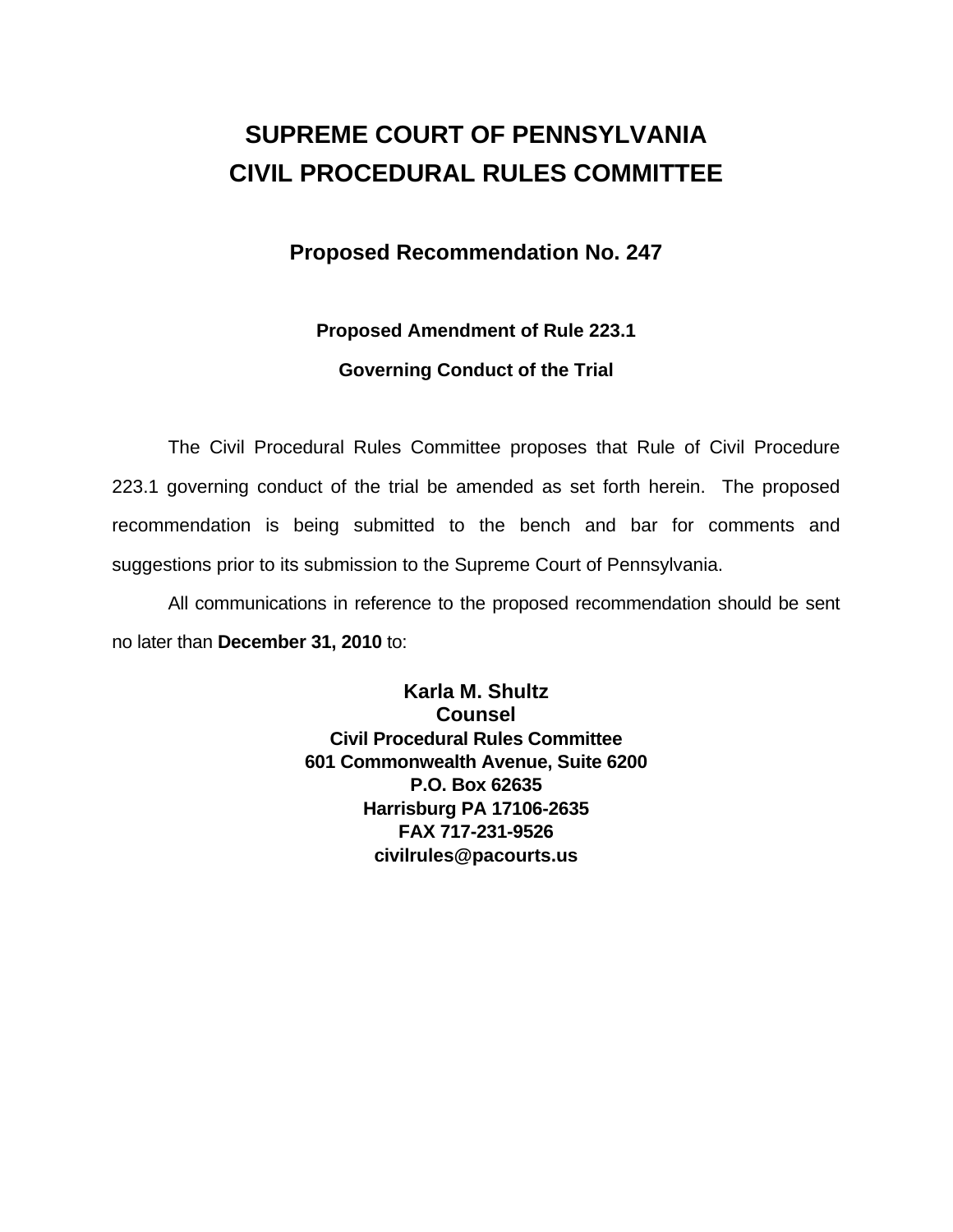#### **Rule 223.1. Conduct of the Trial. Trial by Jury**

(a) In conducting a trial by jury, the court may use one or more of the

procedures provided in subdivisions (b) and (c) as may be appropriate in the particular case.

> Note: This rule catalogs certain procedures which may be utilized in the conduct of a jury trial. Since the court has broad power and discretion in the manner in which it conducts a jury trial, it is not intended that this rule be construed as enlarging, restricting or in any way affecting that power and discretion.

See Rule 223.2 for juror note taking in civil cases.

(b) The court may permit jurors to view a premises or a thing in or on a

premises.

Note: See Rule 219 governing view of premises.

- (c) The court may
	- (1) permit specified testimony to be read back to the jury upon the

jury's request,

(2) charge the jury at any time during the trial, **[and]**

Note: The court is not limited to charging the jury after the closing argument by the attorneys,

(3) make exhibits available to the jury during its deliberations**, and**

# **(4) make a written copy of the charge or instructions, or a portion thereof, available to the jury following the oral charge or instructions at the conclusion of evidence for use during its deliberations.**